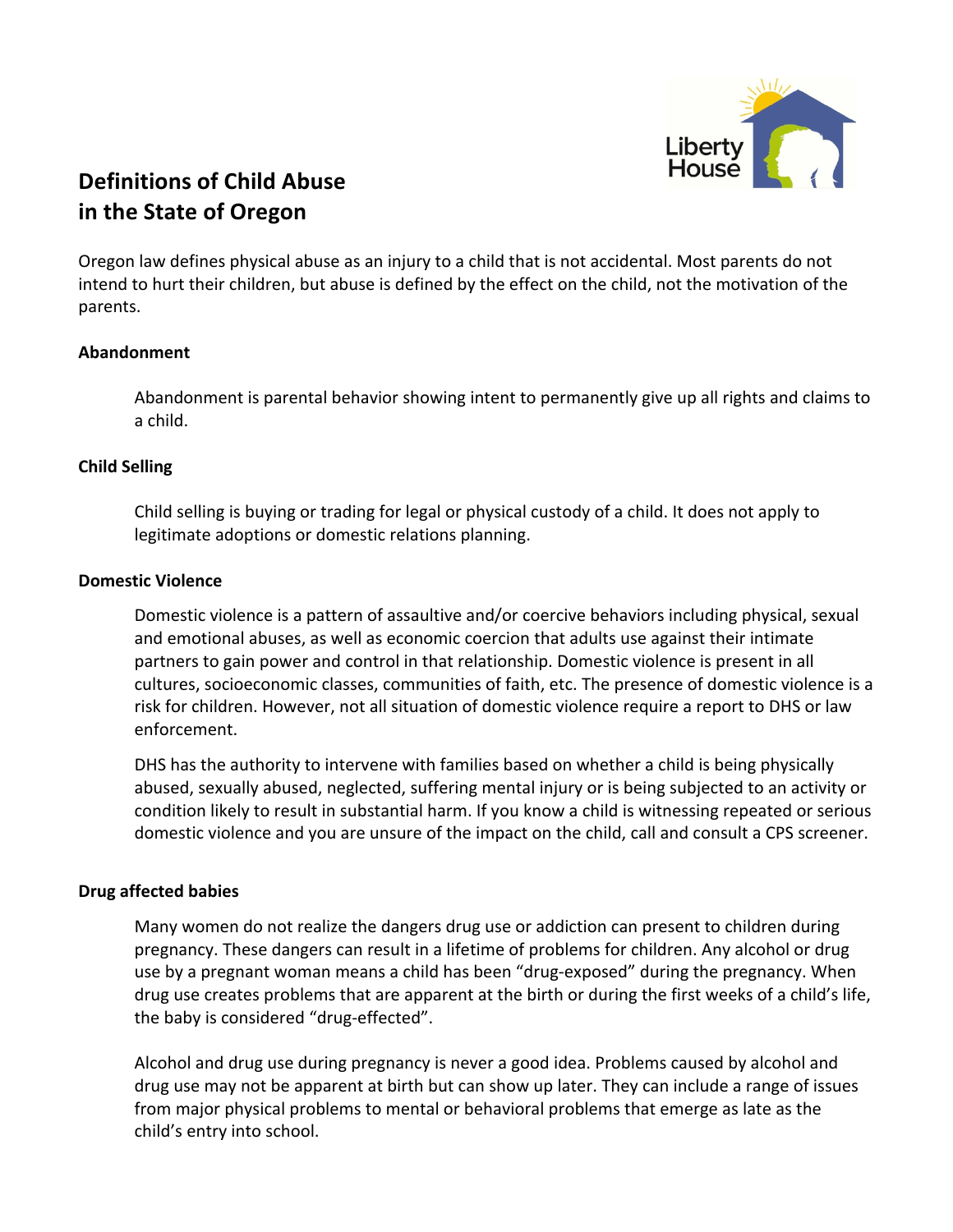Many drugs cause low birth weight and small body size, withdrawal symptoms and increased risk of Sudden Infant Death Syndrome (SIDS).

Methamphetamine is the most prevalent and dangerous drug related to child abuse and neglect. Other commonly abused drugs include alcohol, cocaine, marijuana, heroin and other narcotics, and prescription drugs

#### **Failure to thrive**

Failure to thrive is a syndrome characterized by chronic malnutrition of an infant or young child. Growth is delayed. Mental retardation, learning difficulties and delay in language skills are some of the long-term consequences. Characteristics include:

- A weak, pale, and listless appearance; loss of body fat.
- Staring vacantly, instead of smiling and maintaining eye contact.
- Sleeping in a curled up, fetal position with fists tightly closed.
- Rocking back and forth in bed as he lies on his back or banging his head repeatedly against his crib.
- Obvious delays in developmental and motor function.

#### **Fatality**

When suspected abuse or neglect is a factor in a child victim's death, a report must be made. The medical examiner and law enforcement conduct a criminal investigation, and the Department of Human Services provide necessary protective services to the other children in the child victim's family. The most frequent cause of a child abuse death is a head injury from shaking or battering. Most fatally abused children are under five years of age.

#### **Medical neglect**

Children need adequate medical, dental or mental health care services. Medical neglect is when a parent or caregiver does not provide these. When a medical situation may result in serious impairment, pain or death of the child, CPS can intervene. Religious beliefs about spiritual care are generally honored, except when the child's life is in danger. If a parent refuses medical attention in a serious or life-threatening situation, CPS may intervene.

#### **Mental Injury**

The unusually cruel treatment of a child to the extent that the child cannot function at their developmental level nor have normal emotions for their level of development.

Mental injury includes:

- Rejecting, abandoning or extensive ridiculing of a child.
- Terrorizing a child by threatening extreme punishment against him or his pets or possessions.
- Ignoring a child over time by refusing to talk to or show interest in her daily activities. This must be so extreme there is no traditional parent-child relationship between the two.
- Isolating a child by teaching him to avoid social contact beyond the parent-child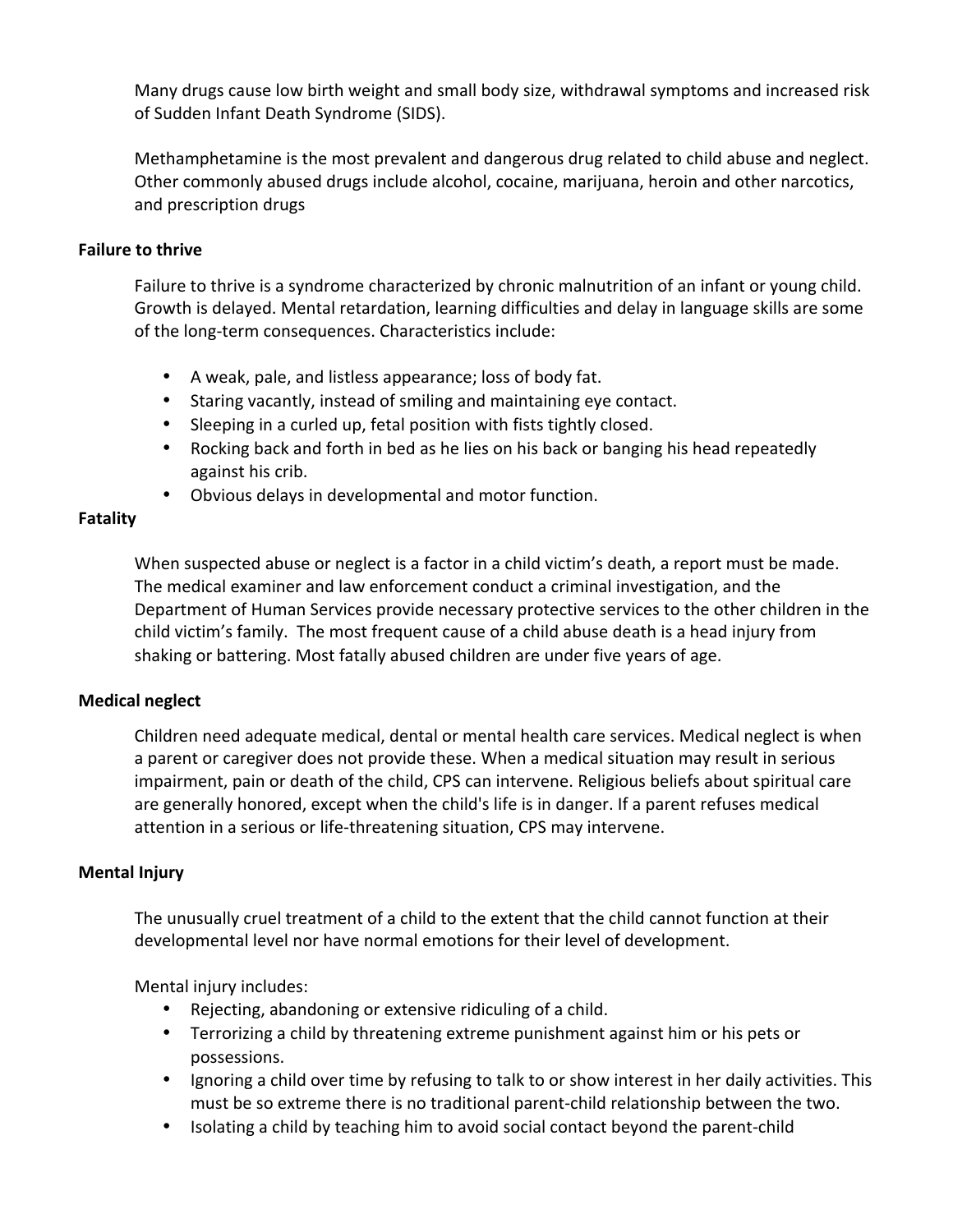relationship.

- Corrupting a child by teaching inappropriate behavior in areas such as aggression, sexuality or substance abuse.
- Exposing a child to violence.

Mental injury/psychological maltreatment is the result of cruel or unconscionable acts and/or statements made, threatened to be made or permitted to be made by the caregiver(s) which have a direct effect on the child; or caregiver's failure to provide nurturance, protection or appropriate guidance. The caregiver's behavior, intentional or unintentional, must be related to the observable and substantial impairment of the child's psychological, cognitive, emotional and/or social well-being and functioning.

### **Neglect**

Neglect is the negligent treatment or maltreatment of a child; which is caused by failure to protect or care for a child. This includes failure to provide food, clothing, shelter, medical care, and emotional support for a child. Neglect is the most common form of abuse seen and may have long-term effects. Neglect is failing to provide adequate food, clothing, shelter, supervision or medical care. Parents must provide adequate supervision, care, guidance and protection to keep children from physical or mental harm. Parents must also provide appropriate treatment for children's problems. Children will have minor injuries during childhood. When accidental injuries are frequent, they may be the result of neglect.

Neglect includes exposing a child to illegal activities, such as:

- Encouraging a child to participate in drug sales or theft
- Exposing a child to parental drug abuse
- Encouraging a child to use drugs or alcohol

Safe child-care includes:

- A designated person who can take care of a child's individual needs
- A plan to reach the parent in an emergency

A child should not be left in a position of authority or be left alone in situations beyond his ability to handle. Each child must be looked at individually to make sure he or she is physically and emotionally able to handle the given responsibility. The law does not specify the age at which a child can be left alone. However, a child under 10 cannot be left unattended for such a period of time as may likely endanger their health or welfare (ORS 163.545).

## **Physical Abuse**

Physical abuse is any physical injury caused by another that is not accidental. Includes Bruises or cuts, head injuries, poisoning, fractures or sprains, burns or scalds, internal injury, electrical shocks, and death

Although not recommended, spanking is not abuse. However, a spanking; which leaves marks or bruises on a child might be abuse. Bruises anywhere on a baby are serious.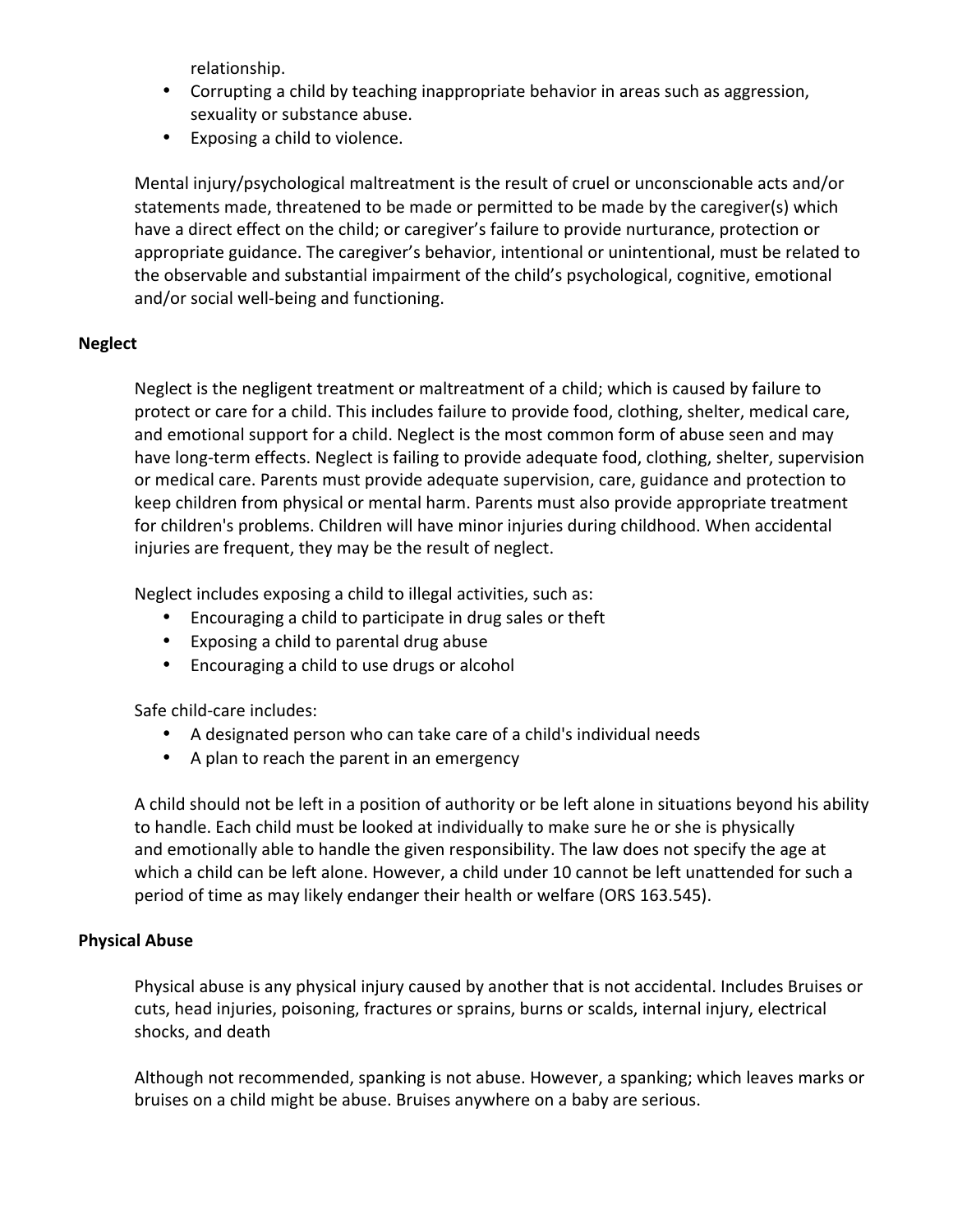#### **Sexual abuse**

Child sexual abuse occurs when a person uses or attempts to use a child for their own sexual gratification. This includes incest, rape, sodomy, sexual penetration, fondling, voyeurism and sexual harassment. Persons who sexually abuse children rely on many methods to force children to keep quiet. They may be subtle, telling the child they are doing it for their own good or promising them favors or gifts. Or they may be more blatant, such as a father warning his daughter that if she tells anyone, the family will be broken up and everyone will blame her. The abuser may convince the child they are equal partners, that they have special affection for the child and will be blamed if disclosure is made. Many abusers use threats, telling the child pets will be hurt, that siblings will be targeted, or even the child himself will be killed if he/she tells. Children need adults to provide their basic needs: food, a place to live, clothing, access to family and loved ones. Abusers deliberately emphasize that dependency to make children submit to them. 

#### **Sexual abuse of teens**

Oregon law does not make all sexual activity of a teen under the age of 18 illegal. The law includes defenses in some circumstances if the actor is less than three years older than the victim. Law enforcement and district attorneys will need to analyze each situation on a case-bycase basis. 

For teens, evidence of sexual activity may be a potential indicator of sexual abuse. Consenting sexual relationships imply that both partners have the ability and capacity to make an informed choice without fear of harm or pressure. However, many teens do not have a clear understanding of the difference between consensual and abusive relationships. The following factors should be considered in determining whether a relationship may be abusive:

- Force is used
- Impaired mental and/or emotional capacity
- Drug or alcohol involvement
- Manipulation, intimidation, implied threats or other forms of coercion.
- Distinct power differential or a significant age difference.

## **Sexual exploitation**

Sexual exploitation is using children in a sexually explicit way for personal gain; for example, to make money, to obtain food stamps or drugs, or to gain status. It also includes using children in prostitution and using children to create pornography.

#### **Shaken baby syndrome**

Shaken Baby Syndrome describes a head injury caused by holding a child by the arms or trunk and shaking the child severely and repeatedly. Many parents do not understand that shaking can cause severe brain injury, blindness or even death. The most common injuries are blood clots around the brain, hemorrhages of the retina, fractures in the growing portion of the bone, injury to the brain, bruises on the extremities, or bruising and injury of the chest.